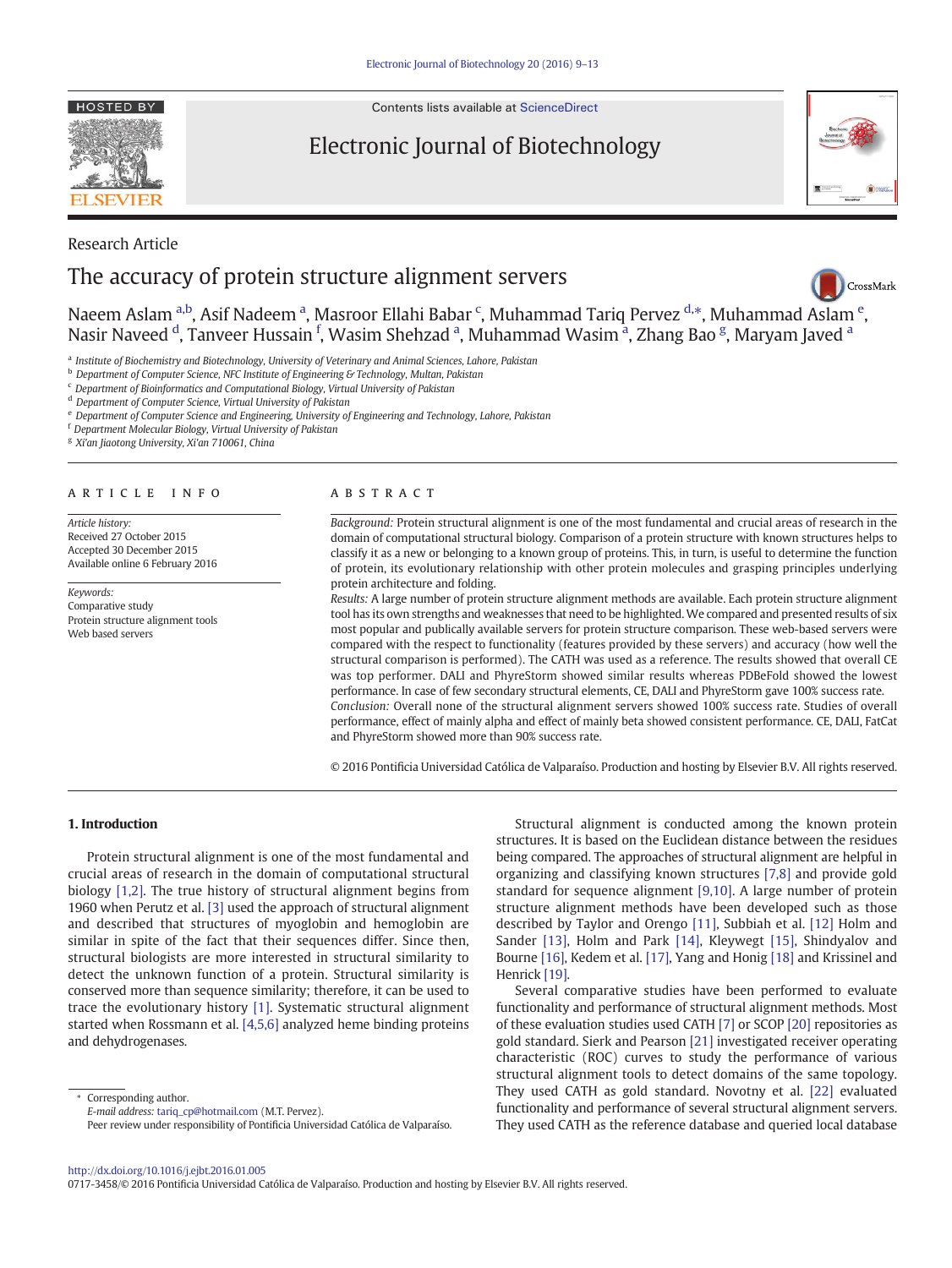<span id="page-1-0"></span>of each server using seventy query structures. Leplae and Hubbard [\[23\]](#page-4-0) used SCOP as the reference repository and deployed a server that assessed structural alignment programs through comparison of their ROC curves. Authors of structural alignment methods also evaluated the methods as part of their article such as Shindyalov and Bourne [\[8\]](#page-3-0) evaluated CE to DALI, Gerstein and Levitt [\[2\]](#page-3-0) compared Structural Alignments using SCOP, Shapiro and Brutlag [\[24\]](#page-4-0) investigated FoldMiner, VAST and CE through the comparison of ROC curves.

This article presents comparative study of six structural alignment servers (SASs) as listed in Table 1. The comparison was performed using two steps. In the first step functionality of the SASs was evaluated and in the second step accuracy/performance of the SASs was evaluated. User friendliness of the interfaces and approach for presenting the results were the main functionality features compared for all SASs. To evaluate performance of SASs, several protein structures from each class of CATH were randomly selected for reporting the accuracy of each SAS.

### 2. Material and methods

For all the five SASs, web-based interfaces were used. The benefits of this strategy were to ensure the use of latest versions of the tools and databases with the best parameter settings according to each software's authors.

### 2.1. Functionality evaluation

Functionality of the SASs was investigated using user friendliness of the interfaces, presentation of results and performance/maintenance issues etc. Detail of the complete parameters used in functionality evaluation is provided in Table 2.

### 2.2. Performance evaluation

Identification of true positives is one of the popular approaches to investigate performance of the SASs. A true positive is the one that has similar structural composition (Class, Architecture, and Topology) to that of query structure. There are several protein structure classification systems, which can be used as standard-of-truth like FSSP<sup>25,26</sup>, SCOP<sup>2</sup> and CATH<sup>7</sup>. In this study, CATHv4.0 was used as a benchmark. The CATH adopts both automatic and manual procedures.

CATH classifies protein structures downloaded from Protein Data Bank (PDB) into four major levels of similarity, namely, Class, Architecture, Topology and Homologous superfamily<sup>7</sup>. Class is the repository of structures whose secondary structure is similar (mainly α). The level of Architecture describes orientation of Secondary Structure Elements (SSEs). Topology is also called the fold family. At this level, structures are grouped based on both the overall shape and connectivity of SSEs. Homologous superfamily describes the structures that share a common ancestor and, therefore, have the similar structure and function. In this study, target protein structure is called as true positive if it has the structure (same class/architecture/topology) similar to the query protein structure.

## Table 1

# Protein structure alignment tools tested.

|--|--|

Functionality features of the SASs used for comparison.

- 1. User friendliness
	- 1. How much it is easy to understand/use the interface provided by SASs?
	- 2. Ways for provision of results (online vs. email notification/download and visualization of results)
	- 3. Online help/tutorials to use the server
	- 4. Elapsed time between request submission and result presentation
	- 5. Number of days to keep results on the server
	- 6. Provision of links to other tools/services
- 2. Presentation of results
	- 1. Provision of pairwise/multiple comparison
	- 2. Is 3D alignment of protein structures provided
	- 3. Connecting results to other services
- 4. Provision of statistical significance of the results
- 5. Provision of pre-calculated results
- 6. Retrieval of results of a previous search
- 3. Performance/maintenance issues
	- 1. Whether SASs provide an option to a user to optimize results?
	- 2. Whether the server provides an option to select database?
	- 3. Updating frequency of databases

#### 2.3. Test cases

A number of datasets were used to investigate the performance of SASs. Overall performance was measured by selecting structures from each of the four levels of CATH as given in [Table 3](#page-2-0).

### 3. Results

#### 3.1. Functionality assessment

Although functionality evaluation was not as critical as performance investigation, however, knowledge of how easy are the interfaces to use, their features, options and how well documented/organized online help is available, can be useful in making decision which server to use. [Table 4](#page-2-0) displays the result of this part of the work. The symbol of  $+$ ' indicates high/good whereas '-' shows low/bad.

#### 3.2. Performance evaluation

#### 3.2.1. SAS evaluation: overall performance

Overall performance of each SAS was evaluated by counting number of true positives for all protein structures selected from each structural class (mainly- $\alpha$ , mainly- $\beta$ , mixed  $\alpha$ ,- $\beta$  and few SSEs) of CATH as elaborated in [Table 3.](#page-2-0) CE, DALI, FatCat, VAST PDBeFold and PhyreStorm identified 432, 427, 414, 406. 281 and 427 true positives respectively whereas total entries in PDB (for all classes) were 456. Overall success rate of each SAS was computed as the percentage of the true positives identified (in all four classes) by an SAS. For example, overall success rate of CE 5is  $(432/456 * 100) = 95%$ . It was observed that none of the SASs gave 100% success rate, however, CE and DALI and PhyreStorm outperformed other SASs as shown in [Fig. 1.](#page-3-0) PDBeFold showed the poor performance.

| Program          | URL                                                        | Database used               |
|------------------|------------------------------------------------------------|-----------------------------|
| CE [16]          | http://cl.sdsc.edu/jfatcatserver/                          | PDB                         |
| PhyreStorm [25]  | http://www.sbg.bio.ic.ac.uk/phyrestorm/                    | <b>PDB</b>                  |
| <b>DALI</b> [26] | http://ekhidna.biocenter.helsinki.fi/dali_server/start     | Default (PDB)               |
| FatCat [27]      | http://fatcat.burnham.org/fatcat/                          | PDB (90% non redundant set) |
| <b>VAST [28]</b> | http://www.ncbi.nlm.nih.gov/Structure/VAST/vastsearch.html | PDB                         |
| PDBeFold [29]    | http://www.ebi.ac.uk/msd-srv/ssm/                          | PDB                         |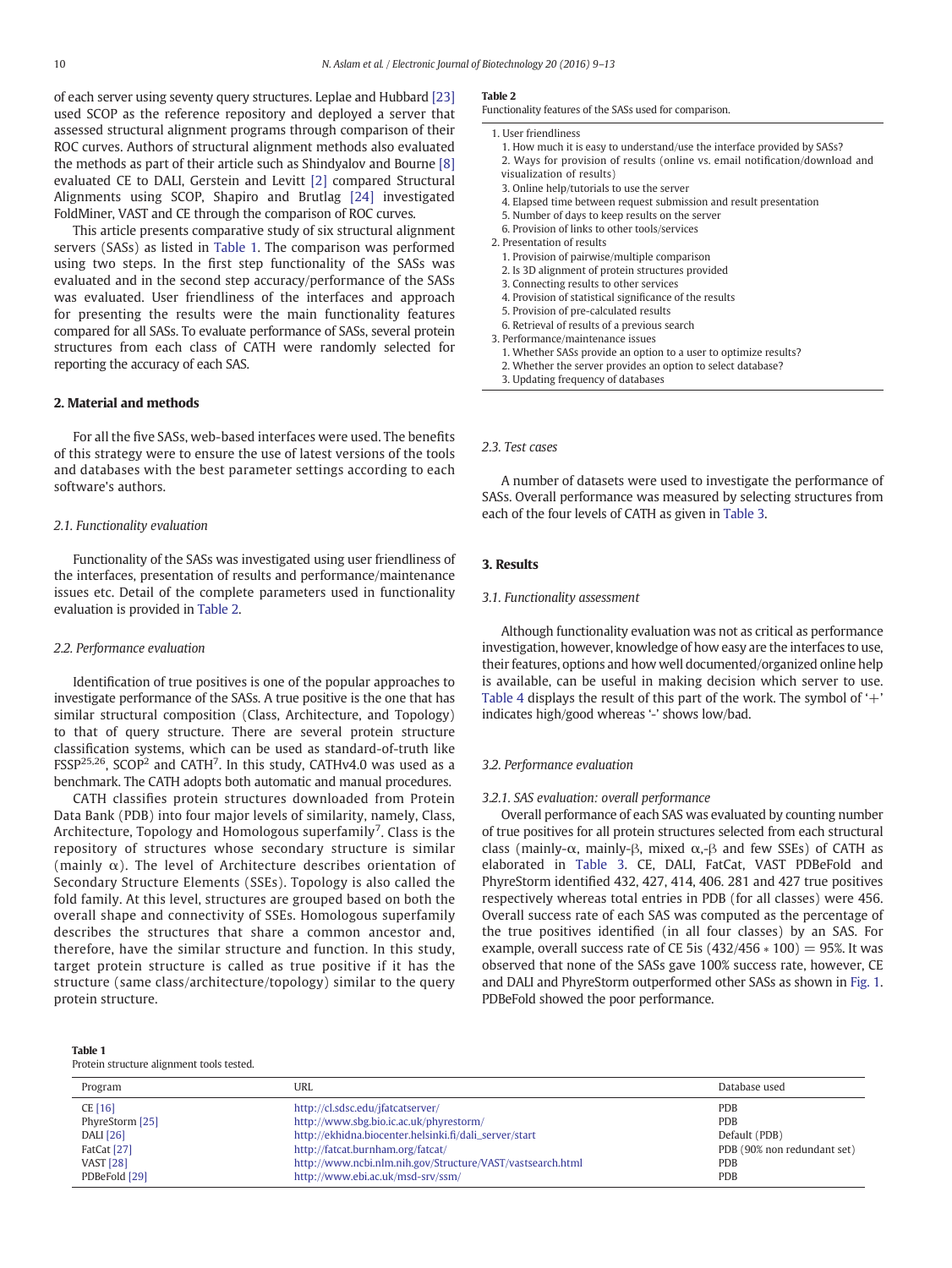<span id="page-2-0"></span>Table 3 Test cases to test performance of SASs.

| Class                    | CAT      | No. of homologous | PDB entries                                    | Name                                                   |
|--------------------------|----------|-------------------|------------------------------------------------|--------------------------------------------------------|
| Mainly- $\alpha$         | 1.10.60  |                   | 2DTR, 1BI2, 1DDN, 1DPR, 1GY3, 1FWZ             | Diphtheria Toxin Repressor; domain 2                   |
| Mainly- $\alpha$         | 1.10.357 |                   | 2TRT, 1A6I, 1ORK, 1OPI, 2VPR, 2VKE, 2XB5       | Tetracycline Repressor; domain 2                       |
| Mainly- $\alpha$         | 1.20.890 |                   | 1RGS, 1NE4, 1NE6, 3IM4                         | cAMP-dependent Protein Kinase, Chain A                 |
| $Mainly-\beta$           | 2.80.10  |                   | 1POS, 1PCP, 1E9T, 4I4S                         | Trefoil (Acidic Fibroblast Growth Factor, subunit A)   |
| $Mainly-\beta$           | 2.50.10  |                   | 4BCL, 2K37, 3ENI, 3VDI, 4TO4, 4TO6             | Bacteriochlorophyll-a Protein                          |
| $Mainly-\beta$           | 2.115.10 |                   | 1TL2, 3KIF, 3KIH                               | Tachylectin-2; Chain A                                 |
| Mixed $\alpha$ - $\beta$ | 3.15.10  |                   | 1BP1. 1EWF                                     | Bactericidal permeability-increasing protein; domain 1 |
| Mixed $\alpha$ - $\beta$ | 3.75.10  |                   | 1JDW, 4JDW, 1JDX, 2JDX, 5JDW, 6JDW, 7JDW, 9JDW | L-Arginine/glycine Amidinotransferase; Chain A         |
| Mixed $\alpha$ - $\beta$ | 3.80.30  |                   | 1CM5, 10HM, 1H16, 1MZO, 2F3O, 3CB8             | Pyruvate-formate lyase-activating enzyme               |
| Few SSEs                 | 4.10.8   |                   | 1LUC, 1LCI, 1BSL, 2D10, 2D1S, 2PSH, 3IEP       | Luciferase: domain 5                                   |
| Few SSEs                 | 4.10.95  |                   | 10CC, 2CUA, 10CZ, 1EHK, 1M56                   | Cytochrome C Oxidase; Chain G                          |

### 3.2.2. SAS evaluation: effect of mainly-α

Seventeen protein structures from the class of mainly alpha were selected from CATH. These structures were investigated by counting their true positives obtained by each SAS. CE, DALI, FatCat, VAST, PDBeFold and PhyreStorm identified 240, 235, 232, 224, 155 and 235 true positives respectively whereas total entries with classification structure similar to query protein structures in PDB were 259. The results were consistent to the results acquired by the overall investigation study of protein structures. CE was on the top. DALI, FatCat and PhyreStorm were on the second and third positions respectively ([Fig. 2](#page-3-0)). PDBeFold showed the least accuracy ([Fig. 2](#page-3-0)).

#### 3.2.3. SAS evaluation: effect of mainly-β

Performance of SASs was also evaluated using protein structures of the class of mainly beta. For this purpose, thirteen protein structures of this class from CATH were selected. CE, DALI, FatCat, VAST, PDBeFold and PhyreStorm identified 41, 40, 40, 39, 31 and 40 true positives respectively whereas total entries with the same classification structure in PDB were 44. All the five SASs showed some variation in case of this dataset. First of all, in contrast to the studies of overall performance and effect of mainly alpha all SASs gave good performance. Secondly, their performance was very close to each other. Results showed that CE was consistently on the top whereas DALI, FatCat and PhyreStorm showed the same performance. PDBeFold gave the lowest performance ([Fig. 2](#page-3-0)).

### 3.2.4. SAS evaluation: effect of mixed alpha–beta

Effect of protein structures of the class of Alpha–Beta (mixed) on the performance of the selected SASs was evaluated using sixteen structures from CATH. True positives identified by each SAS were counted for this purpose. CE, DALI, FatCat, VAST and PDBeFold and PhyreStorm identified 25, 27, 23, 24, 21 and 27 true positives respectively whereas total entries with classification structure similar to query protein structures in PDB were 29. In contrast to other studies, CE, DALI and PhyreStorm showed different results. DALI and PhyreStorm outperformed (with success rate of 92%) other SASs and CE (88% success rate) was now on the second position. PDBeFold with 72% success rate showed the lowest performance ([Fig. 2](#page-3-0)).

### 3.2.5. SAS evaluation: effect of few SSEs

To investigate the effect of few SSEs, twelve protein structures from the class of few SSEs were selected. Obtained true positives by CE, DALI, FatCat, VAST, PDBeFold and PhyreStorm were 125, 125, 119, 119, 75 and 125 respectively whereas total entries with same classification pattern in PDB 125 were respectively. Results showed that CE, DALI and PhyreStorm outperformed all other methods and gave 100% success rate. FatCat and VAST gave 95% success rate and were on the second position. PDBeFold showed lowest performance by giving 60% success rate only. ([Fig. 2](#page-3-0)).

### 4. Discussion

This study was designed to measure functionality and performance of five most popular structure alignment servers. To investigate functionality of these servers, a list of parameters was designed. These parameters measured the functionality of the five servers through three major perspectives i.e. how much the servers are user friendly, what are the approaches to present results and what features are provided to the users by the servers to resolve performance issues. The results showed that all severs were user friendly, however

Table 4

Results of the functionality assessment of SASs (numbers in the first column represent the parameter number in [Table 2](#page-1-0)).

|                                               | <b>CE</b>      | <b>DALI</b>    | FatCat         | <b>VAST</b>    | PDBeFold        | PhyreStorm     |
|-----------------------------------------------|----------------|----------------|----------------|----------------|-----------------|----------------|
| User friendliness                             |                |                |                |                |                 |                |
| 1 (Level of understandability)                | $^{+}$         | $^{+}$         | $^{+}$         |                | $^{+}$          | $^{+}$         |
| 2 (Provision of results)                      | Online         | Email/Online   | Email/Online   | Online         | Online/download | Download       |
| 3 (Online help)                               | $^{+}$         | $^{+}$         | $^{+}$         | $^{+}$         | $^{+}$          | $^{+}$         |
| 4 (Time taken for provision of results)       | Not mentioned  | Not mentioned  | Not mentioned  | Not mentioned  | Not mentioned   | Less than 60 s |
| 5 (No. of d to keep results on server)        | Nil            | 2 w            | Nil            | 1 w            | 4 h             | Unlimited      |
| 6 (Links to other resources)                  | Yes            | Yes            | Yes            | Yes            | Yes             | Yes            |
| Presentation of results                       |                |                |                |                |                 |                |
| 1 (Provision of pairwise/multiple comparison) | Yes            | Yes            | Yes            | Yes            | Yes             | Yes            |
| 2 (3D alignment of protein structures)        | Yes            | Yes            | Yes            | Yes            | Yes             | Yes            |
| 3 (Connecting results to other services)      | Yes            | Yes            | Yes            | Yes            | Yes             | Yes            |
| 4 (Statistical significance)                  | N <sub>0</sub> | Yes            | Yes            | N <sub>o</sub> | Yes             | Yes            |
| 5 (Provision of pre-calculated results)       | Yes            | Yes            | Yes            | Yes            | Yes             | Yes            |
| 6 (Retrieval of results of previous search)   | Yes            | Yes            | Yes            | Yes            | Yes             | Yes            |
| Performance/maintenance issues                |                |                |                |                |                 |                |
| 1 (SASs result optimization provision)        | Yes            | N <sub>0</sub> | N <sub>o</sub> | N <sub>0</sub> | Yes             | Yes            |
| 2 (Option to select database)                 | N <sub>0</sub> | N <sub>o</sub> | Yes            | N <sub>o</sub> | Yes             | N <sub>o</sub> |
| 3 (Frequency of updating databases)           | Weekly         | Weekly         | Weekly         | Weekly         | Weekly          | Weekly         |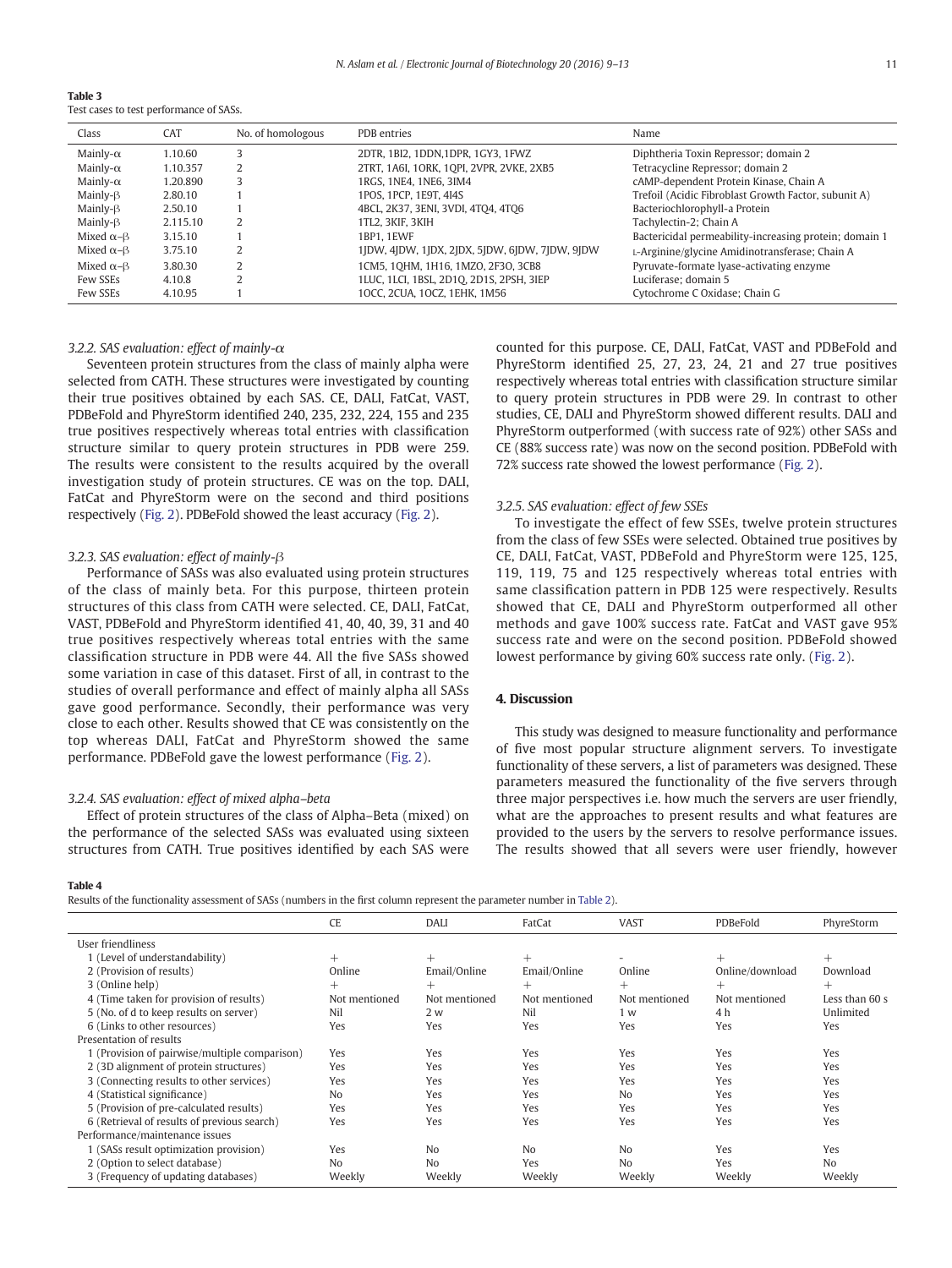<span id="page-3-0"></span>

Fig. 1. Overall performance of SASs. CE was on the top of the tested SASs.

PDBeFold and VAST were more efficient. The major difference was in presenting results.

To evaluate performance of the SASs, CATH was used as the benchmark dataset. Results of the study of investigating overall performance of all SASs were similar to the results presented by the study performed by Novotny et al [\[22\]](#page-4-0). The results showed that CE and DALI were on top of the tested servers. Kolodny et al. [1] also showed that CE performed better than DALI. PDBeFold showed the least performance. However, none of the structure alignment servers showed 100% success rate. According to the overall performance investigation, the SASs can be divided into three classes: CE, DALI, FatCat and PhyreStorm showed more than 90% success rate, VAST gave more than 80% and PDBeFold showed less than 80% success rate. Results of the effect of mainly- $\alpha$  on the performance of the SASs were similar to the results obtained by the study of overall investigation of the SASs. The results showed that none of the SASs was 100% perfect. CE, DALI, FatCat and PhyreStorm gave more than 90% success rate while PDBeFold showed less than 80% success rate. Study of effect of main-β showed better performance of all SASs. All SASs showed higher success rates. PDBeFold was consistently on the bottom of list of the SASs. Performance of other four SASs was very close to each other, CE being on the top, DALI, FatCat and PhyreStorm on the second positions. Investigation of the effect of mixed alpha–beta showed different performance in contrast to the other studies. CE lost its first position which was captured by DALI and PhyreStorm. VAST was on the second position. CE and VAST gave more than 80% success rate. FatCat and PDBeFold gave less than 80% success rate. Evaluation of the effect of few SSEs showed much better performance of almost all SASs. CE, DALI and PhyreStorm gave 100% success rate. FatCat and VAST



 $\blacksquare$  Mainly  $\alpha$   $\blacksquare$  Mainly  $\beta$   $\blacksquare$  Mixed  $\alpha$ - $\beta$   $\blacksquare$  Few SSEs

Fig. 2. Performance of SASs with respect to mainly- $\alpha$ , mainly-β, mixed  $\alpha$ -β and few SSEs.

gave more than 90% success rate however PDBeFold showed very low performance. Performance of PhyreStorm was similar to DALI. The same was also claimed by authors of PhyreStorm [\[25\]](#page-4-0).

### 5. Conclusion

The study was aimed at the evaluation of functionality and performance of six most often used protein structure alignment servers. Functionality of all protein structure alignment servers was investigated using various parameters. Results showed that DALI, FatCat, PDBeFold and PhyreStorm showed results in more attractive and user friendly way. DALI keeps results for 2 weeks, VAST for one week and PDBeFold only for 4 h. CE and PDBeFold allow a user to optimize results. FatCat and PDBeFold provide the feature to change database. Performance of all SASs was investigated through five different ways. Overall none of the SASs showed 100% success rate. Studies of overall performance, effect of mainly alpha and effect of mainly beta showed consistent performance. CE, DALI, FatCat and PhyreStorm showed more than 90% success rate. VAST gave more than 80% while PDBeFold showed less than 80% success rate. In case of mixed alpha–beta study, CE lost the first position. DALI and PhyreStorm gave the highest performance. Study of effect of few SSEs showed 100% success rate for CE, DALI and PhyreStorm while FatCat and VAST showed similar performance.

### Conflict of interest

The authors have declared that no competing interests exist.

#### References

- [1] [Kolodny R, Koehl P, Levitt M. Comprehensive evaluation of protein structure](http://refhub.elsevier.com/S0717-3458(16)00020-8/rf0025) [alignment methods: Scoring by geometric measures. J Mol Biol 2005;346:](http://refhub.elsevier.com/S0717-3458(16)00020-8/rf0025) [1173](http://refhub.elsevier.com/S0717-3458(16)00020-8/rf0025)–88.
- [2] Gerstein M, Levitt M. Comprehensive assessment of automatic structural alignment against a manual standard, the Scop classification of proteins. Protein Sci 1998;7: 445–56. <http://dx.doi.org/10.1002/pro.5560070226>.
- [3] Perutz MF, Rossmann MG, Cullis AF, Muirhead H, Will G, North ACT. Structure of haemoglobin: A three-dimensional Fourier synthesis at 5.5 Angstrom resolution, obtained by X-ray analysis. Nature 1960;185:416–22. [http://dx.doi.org/10.1038/](http://dx.doi.org/10.1038/185416a0) [185416a0.](http://dx.doi.org/10.1038/185416a0)
- Argos P, Rossmann MG. Structural comparisons of heme binding proteins. Biochemisty 1979;18:4951–60. [http://dx.doi.org/10.1021/bi00589a025.](http://dx.doi.org/10.1021/bi00589a025)
- Rossmann MG, Argos P. A comparison of the heme binding pocket in globins and cytochrome b<sub>5</sub>. J Biol Chem 1975;250:7525-32.
- [6] Rossmann MG, Liljas A, Branden CI, Banaszak LJ. Evolutionary and structural relationships among dehydrogenases. Enzymes 1975;11:61–102. [http://dx.doi.org/](http://dx.doi.org/10.1016/S1874-6047(08)60210-3) [10.1016/S1874-6047\(08\)60210-3](http://dx.doi.org/10.1016/S1874-6047(08)60210-3).
- Orengo CA, Michie AD, Jones S, Jones DT, Swindells MB, Thornton JM. CATH-A hierarchic classification of protein domain structures. Structure 1997;5:1093–108. [http://dx.doi.org/10.1016/S0969-2126\(97\)00260-8](http://dx.doi.org/10.1016/S0969-2126(97)00260-8).
- Shindyalov IN, Bourne PE. An alternative view of protein fold space. Proteins Struct Funct Genet 2000;38:247–60. [http://dx.doi.org/10.1002/\(SICI\)1097-](http://dx.doi.org/10.1002/(SICI)1097-0134(20000215)38:3%3C247::AID-PROT2%3E3.0.CO;2-T) [0134\(20000215\)38:3%3C247::AID-PROT2%3E3.0.CO;2-T](http://dx.doi.org/10.1002/(SICI)1097-0134(20000215)38:3%3C247::AID-PROT2%3E3.0.CO;2-T).
- [9] Thompson JD, Plewniak F, Poch O. BAliBASE: A benchmark alignment database for the evaluation of multiple alignment programs. Bioinformatics 1999;15:87–8. [http://dx.doi.org/10.1093/bioinformatics/15.1.87.](http://dx.doi.org/10.1093/bioinformatics/15.1.87)
- [10] Sauder JM, Arthur JW, Dunbrack RL. Large scale comparison of protein sequence alignment algorithms with structure alignments. Proteins Struct Funct Genet 2000;40:6–22. [http://dx.doi.org/10.1002/\(SICI\)1097-0134\(20000701\)40:1%3C6::](http://dx.doi.org/10.1002/(SICI)1097-0134(20000701)40:1%3C6::AID-PROT30%3E3.0.CO;2-7) [AID-PROT30%3E3.0.CO;2-7](http://dx.doi.org/10.1002/(SICI)1097-0134(20000701)40:1%3C6::AID-PROT30%3E3.0.CO;2-7).
- [11] Taylor WR, Orengo CA. Protein structure alignment. J Mol Biol 1989;208:1–22. [http://dx.doi.org/10.1016/0022-2836\(89\)90084-3](http://dx.doi.org/10.1016/0022-2836(89)90084-3).
- [12] Subbiah S, Laurents DV, Levitt M. Structural similarity of DNA-binding domains of bacteriophage repressors and the globin core. Curr Biol 1993;3:141–8. [http://dx.](http://dx.doi.org/10.1016/0960-9822(93)90255-M) [doi.org/10.1016/0960-9822\(93\)90255-M.](http://dx.doi.org/10.1016/0960-9822(93)90255-M)
- [13] Holm L, Sander C. Protein structure comparison by alignment of distance matrices. J Mol Biol 1993;233:123–38. <http://dx.doi.org/10.1006/jmbi.1993.1489>.
- [14] Holm L, Park J. DaliLite workbench for protein structure comparison. Bioinformatics 2000;16:566–7. [http://dx.doi.org/10.1093/bioinformatics/16.6.566.](http://dx.doi.org/10.1093/bioinformatics/16.6.566)
- [15] Kleywegt GJ. Use of non-crystallographic symmetry in protein structure refinement. Acta Crystallogr, Sect D: Biol Crystallogr 1996;52:842–57. [http://dx.doi.org/10.1107/](http://dx.doi.org/10.1107/S0907444995016477) [S0907444995016477](http://dx.doi.org/10.1107/S0907444995016477).
- [16] Shindyalov IN, Bourne PE. Protein structure alignment by incremental combinatorial extension (CE) of the optimal path. Protein Eng Des Sel 1998;11:739–47. [http://dx.](http://dx.doi.org/10.1093/protein/11.9.739) [doi.org/10.1093/protein/11.9.739](http://dx.doi.org/10.1093/protein/11.9.739).